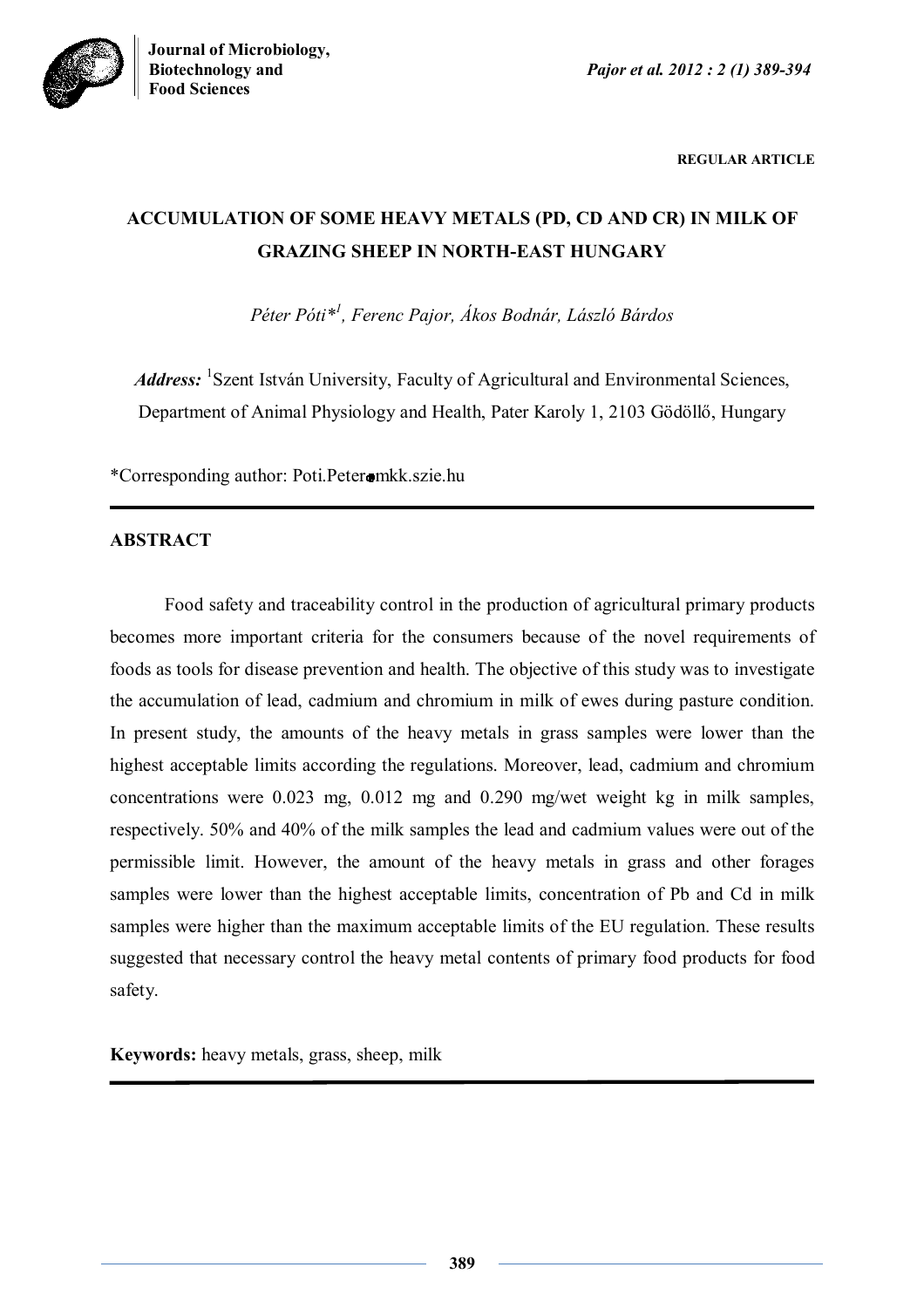#### **INTRODUCTION**

Food safety and traceability control in the production of agricultural primary products becomes more important criteria for the consumers because of the novel requirements of foods as tools for disease prevention and health. Main target of the research program was to establish a pasture-based keeping technology, with special regard to evaluate the critical points which can have effect on the quality of products and at least on the health of consumers. Accumulation of non-essential investigated heavy metals (e.g. Pb, Cd, Cr) in the environment could be useful indicators of the possible toxic effects for the consumers **(Liu, 2003; Tasi, 2005; Phillips** *et al.,* **2005)**. Lead is toxic to such as the nervous, gastrointestinal and genital systems **(Abou-Arab, 2001)**. Cadmium is mainly hepatic and renal, toxicity **(Pathak and Khandelwal, 2006).** In addition, it is implicated in high blood pressure **(Perry**  *et al.,* **1979)**, prostatic cancer and spontaneous mutations **(Pitot and Dragan, 1996)**. Trivalent chromium  $(Cr^{3+})$  was found as essential mineral **(Schwartz and Mertz, 1959)** and identified as co-factor of chromodulin **(Wada** *et al.,* **1983)**, which is the so-called insulin-resistance factor and plays an important role in some physiological functions of human beings and animals **(Vincent, 2000)**. Otherwise hexavalent chromium  $(Cr^{6+})$  is toxic, particularly because it causes oxidative DNA damage **(Cohen et al., 1993)**. Industrial developments, intensive use of raw materials and novel agricultural technologies have all somehow improved our lifestyle while simultaneously polluting the natural environment. According to the above mentioned findings, in present study the amount of accumulated heavy metals (Pb, Cr, Cd) in forages and in milk of ewes was investigated in traditional pastured technology. The Ile de France breed was chosen to this investigation, although this breed not milk type sheep, but the milk production of them was good (maternal breed). These animals were used for pilot study of sheep milk food safety investigations. The objective of this study was to investigate the accumulation of lead, cadmium and chromium in milk of ewes during pasture condition.

#### **MATERIAL AND METHODS**

Experimental animals were selected from a traditionally pastured mixed sheep flock of Ile de France (ewes: n=20, average age 1.93 years) genotypes kept on a farm in Szendrő (Northeast part of Hungary), near industrial areas. Ewes were kept on pasture during the vegetation period and they were fed exclusively with pasturing from April to July and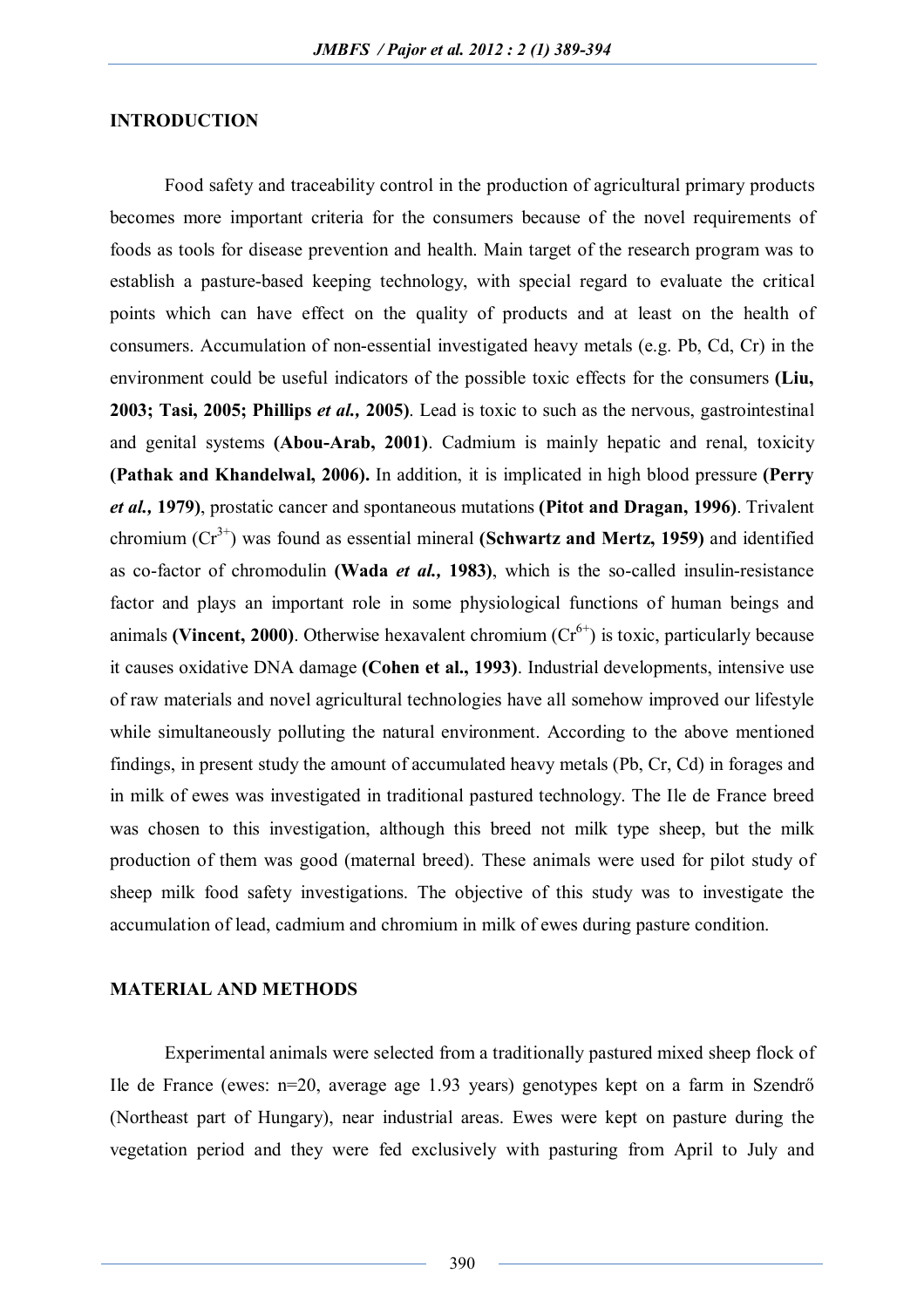additionally 600-700 g concentrate during suckling period. Out of grazing period the ewes fed 2.5-3.0 kg/day good quality meadow hay and also 600-700 g concentrate.

Representative samples of grass  $(3 \text{ m}^2 \text{ sample area})$ , concentrate and meadow hay were taken for chemical analysis. Milk samples were taken during the suckling period (at  $4<sup>th</sup>$  week of lactation) from all of the ewes investigated. All forages samples of each tissue were weighed accurately and dried in a furnace between 50-60°C to obtain a constant weight. The milk samples for heavy metals analysis were dried overnight at  $102^{\circ}$ C and ashed at  $550^{\circ}$ C for 6 h. All sample amounts was 0.50 g. Preparations of the samples were made in Milestone Microwave Acid Digestion apparatus using 6 cm<sup>3</sup> 65% (v/v) nitric acid and 1 cm<sup>3</sup> 30% (v/v) hydrogen-peroxide according to the instrument manual. Shattering was done by the instructions of MIILESTONE "Microwave Acid Digestion Cookbook". The shattering was strainer by MN 640d type filter paper. A Jobin Yvon JY24 ICP-OES indicatively coupled plasma-optical emission spectrometer was used to measure Pb, Cd and Cr concentrations. Wavelengths for each element were: Pb: 283.3 nm, Cd: 228.8 nm and Cr: 267.2 nm. Standard solutions for lead, cadmium and chromium were provided by Merck (Darmstadt). Data were statistically evaluated by SPSS 14.0 program package.

#### **RESULTS AND DISCUSSION**

The mean concentrations of lead, cadmium and chromium in forages are shown in Table 1.

**Table 1** Lead, cadmium and chromium concentrations of the forages (n=10) (mg/12 % wet weight kg±SEM).

|                      | Lead              | Cadmium           | <b>Chromium</b>   |
|----------------------|-------------------|-------------------|-------------------|
| Grass at $4th$ month | $0.282 \pm 0.003$ | $0.017 \pm 0.001$ | $0.431 \pm 0.079$ |
| Grass at $5th$ month | $1.144\pm0.072$   | $0.045\pm0.003$   | $0.106 \pm 0.019$ |
| Grass at $6th$ month | $0.510 \pm 0.089$ | $0.044 \pm 0.001$ | $0.123 \pm 0.018$ |
| Grass at $7th$ month | $0.484 \pm 0.078$ | $0.040\pm0.002$   | $0.097 \pm 0.018$ |
| Concentrate          | $2.121 \pm 0.473$ | $0.009 \pm 0.003$ | $0.070 \pm 0.106$ |
| Hay                  | $0.950 \pm 0.167$ | $0.097 \pm 0.003$ | $0.044 \pm 0.009$ |

Fluctuations of the heavy metal content were the highest in the case of grass. The cadmium level increased, while the chromium level decreased by the vegetation time. The lead and cadmium levels were increased by the vegetation time.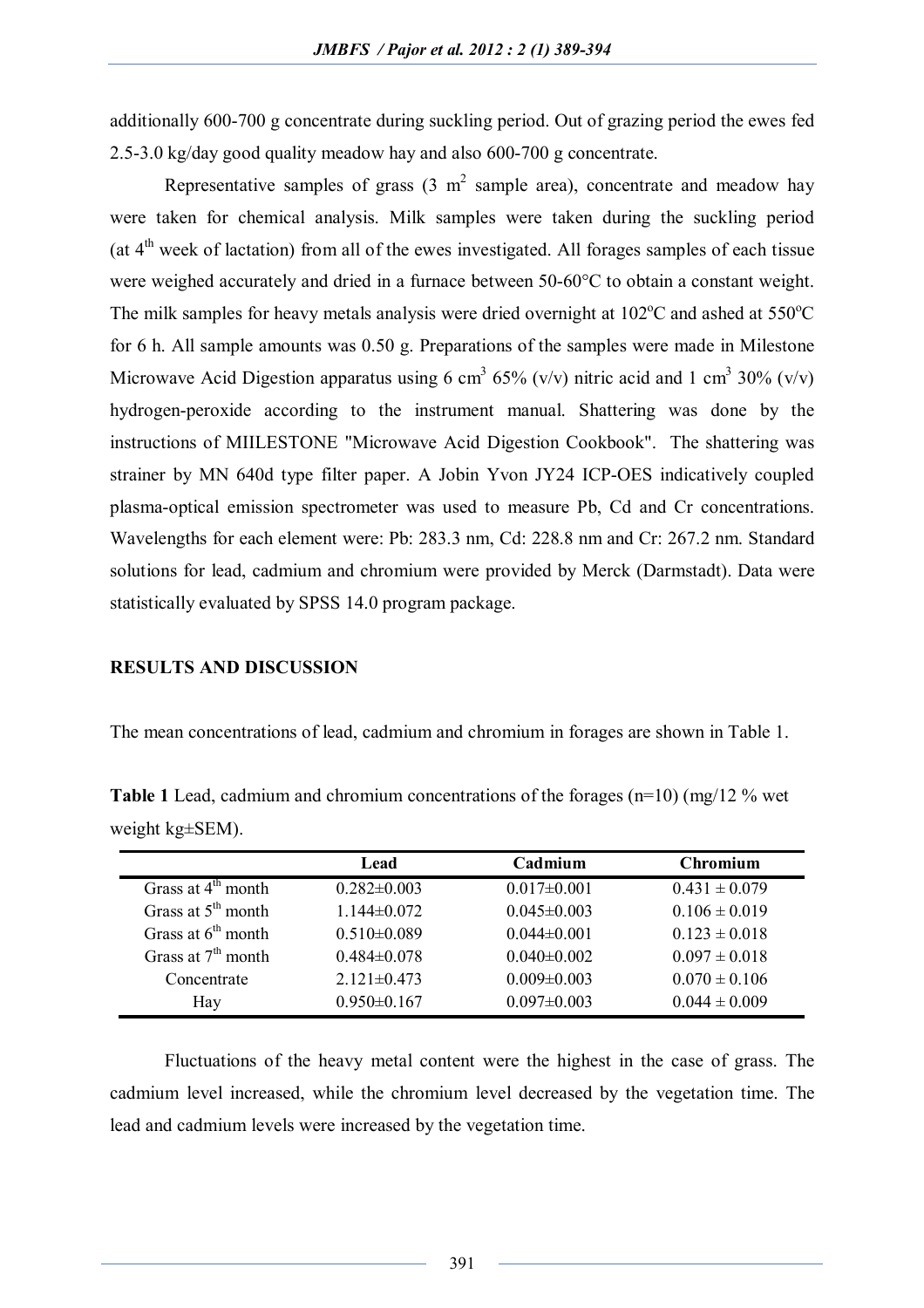The amount of the heavy metals in grass samples were lower than the highest acceptable limits according the regulations **(2005/87/EC)** where the maximum concentration in green forage has been proposed as 30 mg/kg and in other forages as 10 mg/kg for lead, and 1 mg/kg for cadmium (12% moisture content), respectively. Heavy metals accumulated in the plants also in herbivorous animals and at last they present themselves in the food chain **(Güler, 2006)**. The maximum chromium concentration has no threshold limit, but in the different reports suggested a concentration between 0.03 to 1 mg/kg in samples **(Csathó, 1994; Güler, 2006).** 

The concentrations of lead, cadmium and chromium in milk of ewes are shown in Tables 2.

**Table 2** Lead, cadmium and chromium concentrations of the milk samples of ewes (mg/wet weight kg±SEM).

| <b>Samples</b>                   | Lead              | Cadmium           | Chromium          |
|----------------------------------|-------------------|-------------------|-------------------|
| Milk                             | $0.023 \pm 0.002$ | $0.012 \pm 0.001$ | $0.290 \pm 0.022$ |
| Minimum                          | 0.007             | 0.006             | 0.107             |
| Maximum                          | 0.040             | 0.020             | 0.467             |
| Range                            | 0.033             | 0.014             | 0.360             |
| Permissible limit in milk        | 0.02              | 0.01              | n.a.              |
| Out of permissible limit in milk | 50%               | 40%               | -                 |

**Legend:** n.a.= no data available

According to the products, the amounts of the heavy metals were compared to the maximum acceptable limits in milk of farm animals according to the European Union regulation **(1881/2006/EC)**. In present study, lead, cadmium and chromium concentrations were 0.023 mg, 0.012 mg and 0.290 mg/wet weight kg in milk samples, respectively. 50% and 40% of the milk samples the lead and cadmium values were out of the permissible limit, although, the difference are relatively small.

The maximum lead concentration in milk is 0.02 mg/L **(1881/2006/EC)**. With regard to these limits, the heavy metal concentrations of milk were higher than the limits. The lead concentration in milk was higher than was found by **Liu (2003)** and **Abou-Arab (2001)** as reported from rural areas, but it was lower as compared to values of samples from industrial areas.

The maximum cadmium concentration in is 0.01 mg/L **(EÜM, 1999)**. Regarding to these limits, the cadmium concentration of milk was higher a bit in our investigated samples. The values of cadmium content of milk in the present study were lower than in a previous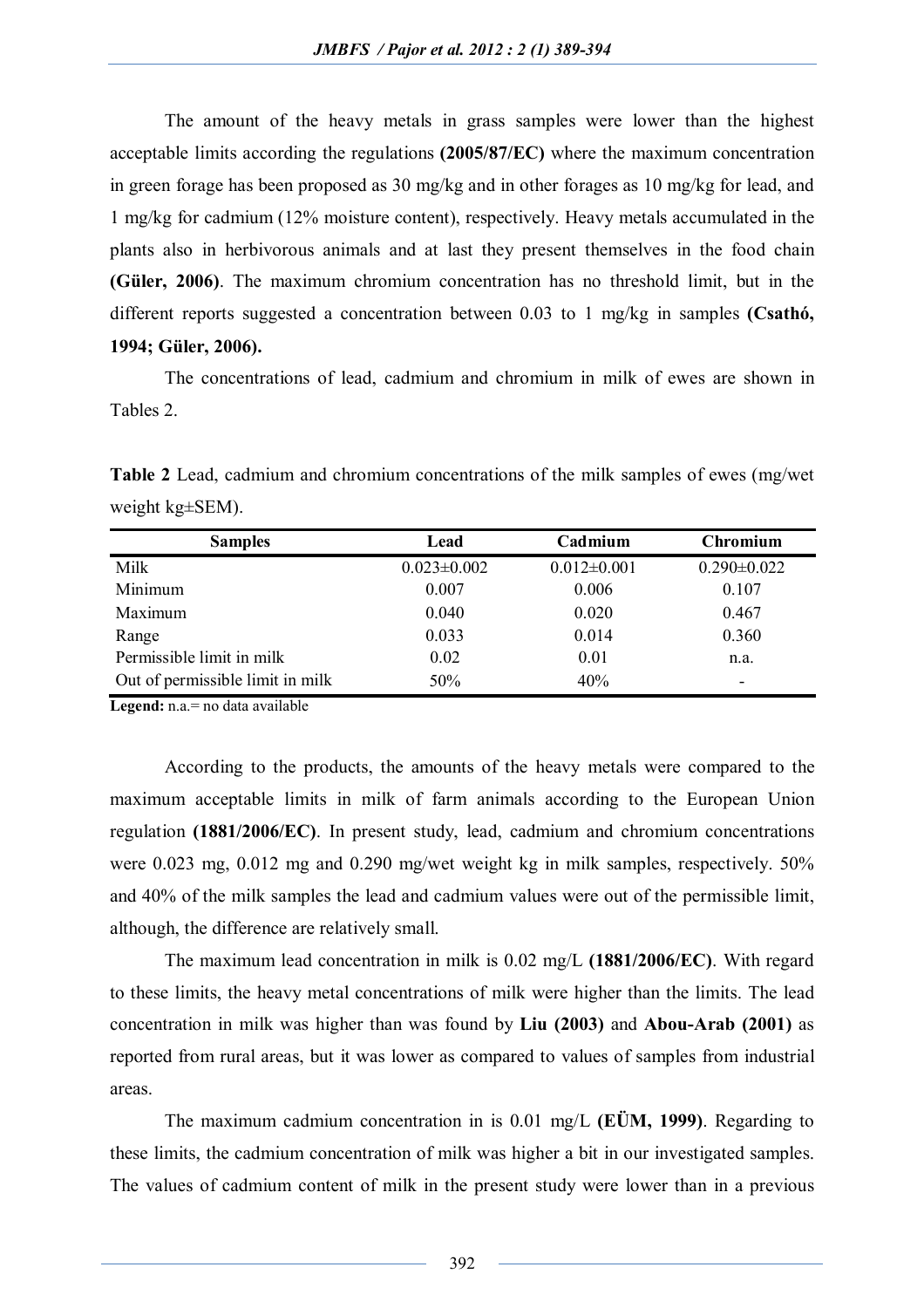study of **Güler (2006)**, whereas, our results were higher compared to the reports of **Rodriguez et al. (1999)**. Lead and chromium concentrations were approximately twice as high compared to the results of **Güler (2006)** and **Rodriguez et al. (1999)**. This may be due to relatively high heavy metal contents of concentrate and hay. Although the amount of the chromium in milk samples were lower than the values that was reported by **Csathó (1994)** and **Güler (2006)** (0.03 to 1 mg/kg).

### **CONCLUSION**

Accumulation of the heavy metals in grass samples was lower than the highest acceptable limits, concentration of lead and cadmium samples higher than the threshold limit of the EU regulation. However, the amount of the heavy metals in grass and other forages samples were lower than the highest acceptable limits, concentration of Pb and Cd in milk samples were higher than the maximum acceptable limits of the EU regulation. These results suggested that necessary control the heavy metal contents of primary food products for food safety.

**Acknowledgments:** This work was supported by TAMOP Project (TÁMOP-4.2.1.B-11/2/KMR-2011-0003).

#### **REFERENCES**

ABOU-ARAB, A. A. K. 2001. Heavy metal contents in Egyptian meat and the role of detergent washing on their levels. In *Food and Chemical Toxicology*., vol. 39, 2001, p. 593- 599.

COHEN, M. D. - KARGACIN, B. - KLEIN, C. B. - COSTA, M. 1993. Mechanism of chromium carcinogenity and toxicity. In *Critical Reviews in Toxicology,* vol. 23, 1993, p. 255-281.

CSATHÓ, P. 1994. Heavy metal contamination of environment and agricultural production. A review. (In Hungarian) MTA TAKI Budapest, 155.

EÜM, 1999. Regulation on maximum allowed content of heavy metals in foods and food products. 17/1999 (VI. 16.) Ministry of Health